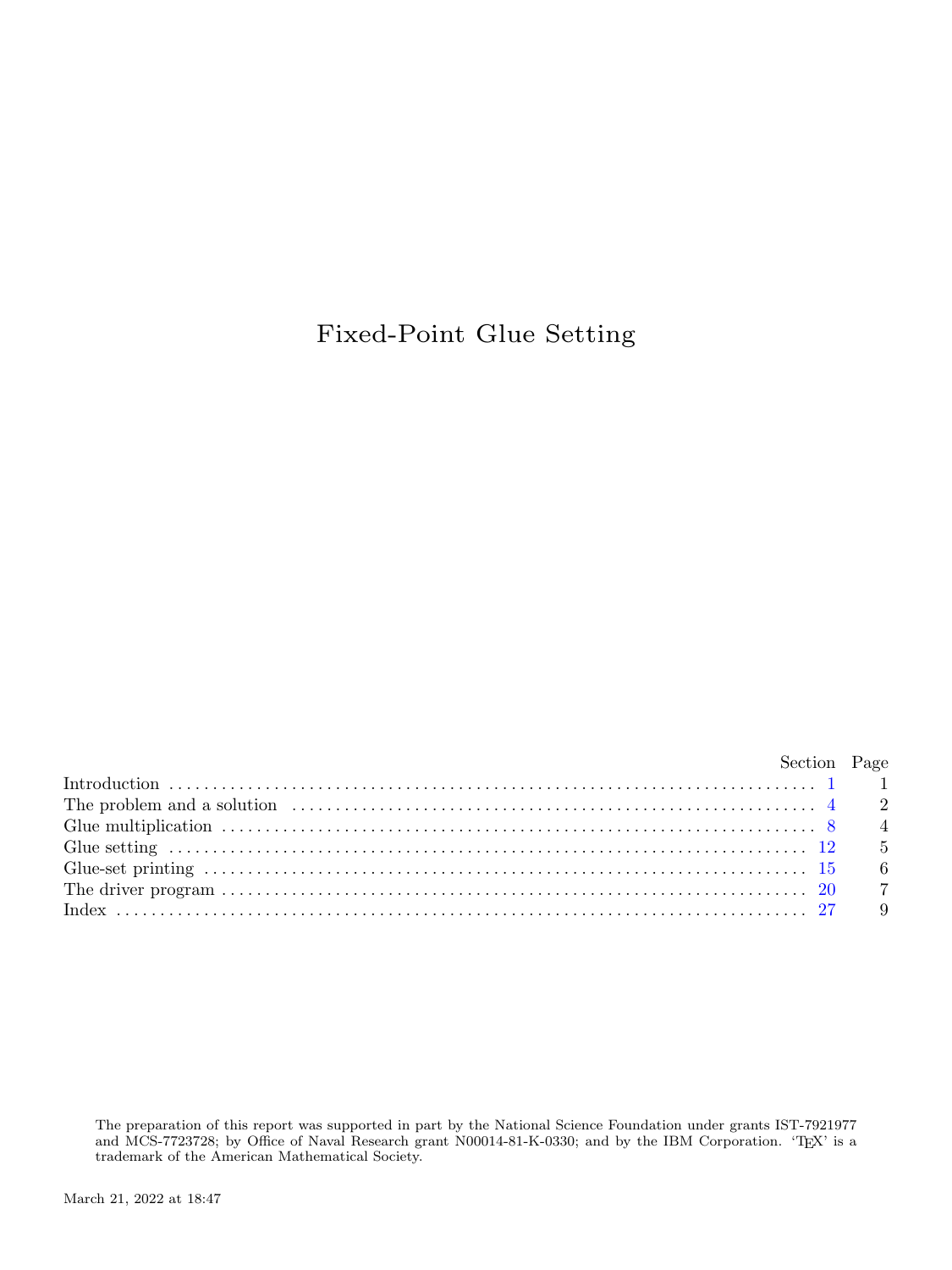<span id="page-1-0"></span>1. Introduction. If T<sub>EX</sub> is being implemented on a microcomputer that does 32-bit addition and subtraction, but with multiplication and division restricted to multipliers and divisors that are either powers of 2 or positive integers less than  $2^{15}$ , it can still do the computations associated with the setting of glue in a suitable way. This program illustrates one solution to the problem.

Another purpose of this program is to provide the first "short" example of the use of WEB.

2. The program itself is written in standard Pascal. It begins with a normal program header, most of which will be filled in with other parts of this "web" as we are ready to introduce them.

program GLUE (input, output); type  $\langle$  Types in the outer block [6](#page-3-0) $\rangle$ var  $\langle$  Globals in the outer block  $\langle$  [8](#page-4-0)  $\rangle$ **procedure** *initialize*; {this procedure gets things started } var  $\langle$  Local variables for initialization [9](#page-4-0) $\rangle$ **begin**  $\langle$  Set initial values [10](#page-4-0) $\rangle$ ; end;

3. Here are two macros for common programming idioms.

define  $\text{incr}(\texttt{\#}) \equiv \texttt{\#} \leftarrow \texttt{\#} + 1$  {increase a variable by unity } define  $decr(\texttt{#}) \equiv \texttt{#} \leftarrow \texttt{#} - 1$  { decrease a variable by unity }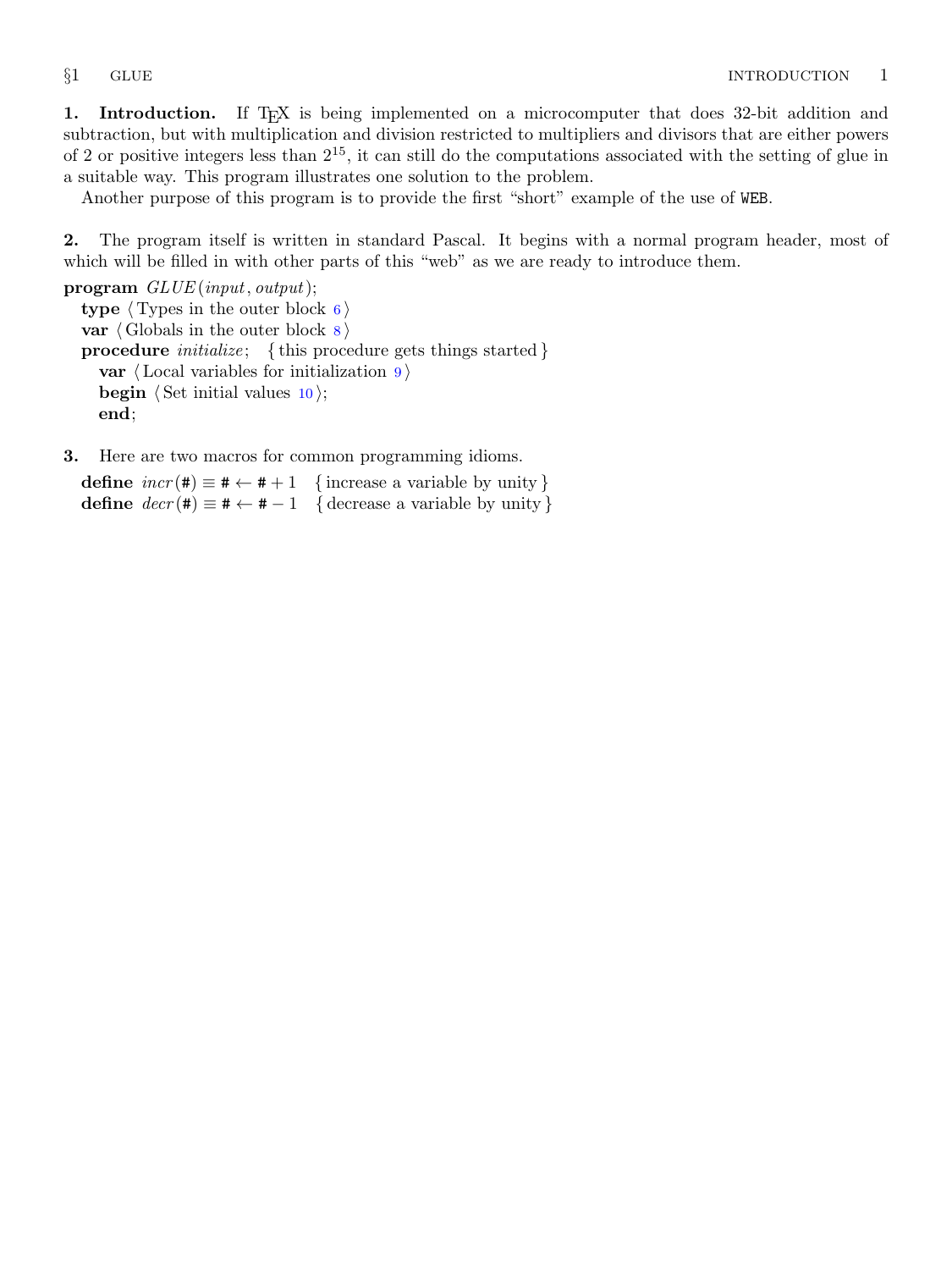<span id="page-2-0"></span>4. The problem and a solution. We are concerned here with the "setting of glue" that occurs when a T<sub>EX</sub> box is being packaged. Let  $x_1, \ldots, x_n$  be integers whose sum  $s = x_1 + \cdots + x_n$  is positive, and let t be another positive integer. These  $x_i$  represent scaled amounts of glue in units of sp (scaled points), where one sp is  $2^{-16}$  of a printer's point. The other quantity t represents the total by which the glue should stretch or shrink. Following the conventions of T<sub>E</sub>X82, we will assume that the integers we deal with are less than  $2^{31}$ in absolute value.

After the glue has been set, the actual amounts of incremental glue space (in sp) will be the integers  $f(x_1), \ldots, f(x_n)$ , where f is a function that we wish to compute. We want  $f(x)$  to be nearly proportional to x, and we also want the sum  $f(x_1) + \cdots + f(x_n)$  to be nearly equal to t. If we were using floating-point arithmetic, we would simply compute  $f(x) \equiv (t/s) \cdot x$  and hope for the best; but the goal here is to compute a suitable f using only the fixed-point arithmetic operations of a typical "16-bit microcomputer."

The solution adopted here is to determine integers  $a, b, c$  such that

$$
f(x) = \left\lfloor 2^{-b}c \lfloor 2^{-a}x \rfloor \right\rfloor
$$

if x is nonnegative. Thus, we take x and shift it right by a bits, then multiply by c (which is  $2^{15}$  or less), and shift the product right by  $b$  bits. The quantities  $a, b$ , and  $c$  are to be chosen so that this calculation doesn't cause overflow and so that  $f(x_1) + \cdots + f(x_n)$  is reasonably close to t.

The following method is used to calculate a and b: Suppose

$$
y = \max_{1 \leq i \leq n} |x_i|.
$$

Let d and e be the smallest integers such that  $t < 2<sup>d</sup> s$  and  $y < 2<sup>e</sup>$ . Since s and t are less than  $2<sup>31</sup>$ , we have  $-30 \le d \le 31$  and  $1 \le e \le 31$ . An error message is given if  $d + e \ge 31$ ; in such a case some  $x_m$  has  $|x_m| \geq 2^{e-1}$  and we are trying to change  $|x_m|$  to  $|(t/s)x_m| \geq 2^{d+e-2} \geq 2^{30}$  sp, which TEX does not permit. (Consider, for example, the "worst case" situation  $x_1 = 2^{30} + 1$ ,  $x_2 = -2^{30}$ ,  $t = 2^{31} - 1$ ; surely we need not bother trying to accommodate such anomalous combinations of values.) On the other hand if  $d + e \leq 31$ , we set  $a = e - 16$  and  $b = 31 - d - e$ . Notice that this choice of a guarantees that  $\lfloor 2^{-a} |x_i| \rfloor < 2^{16}$ . We will choose c to be at most  $2^{15}$ , so that the product will be less than  $2^{31}$ .

The computation of c is the tricky part. The "ideal" value for c would be  $\rho = 2^{a+b}t/s$ , since  $f(x)$  should be approximately  $(t/s) \cdot x$ . Furthermore it is better to have c slightly larger than  $\rho$ , instead of slightly smaller, since the other operations in  $f(x)$  have a downward bias. Therefore we shall compute  $c = \lceil \rho \rceil$ . Since  $2^{a+b}t/s < 2^{a+b+d} = 2^{15}$ , we have  $c \le 2^{15}$  as desired.

We want to compute  $c = \lceil \rho \rceil$  exactly in all cases. There is no difficulty if  $s < 2^{15}$ , since c can be computed directly using the formula  $c = |(2^{a+b}t + s - 1)/s|$ ; overflow will not occur since  $2^{a+b}t < 2^{15}s < 2^{30}$ .

Otherwise let  $s = s_1 2^l + s_2$ , where  $2^{14} \le s_1 < 2^{15}$  and  $0 \le s_2 < 2^l$ . We will essentially carry out a long division. Let t be "normalized" so that  $2^{30} \leq 2^h t < 2^{31}$  for some h. Then we form the quotient and remainder of  $2^h t$  divided by  $s_1$ ,

$$
2^h t = qs_1 + r_0, \qquad 0 \le r_0 < s_1.
$$

It follows that  $2^{h+l}t - qs = 2^l r_0 - qs_2 = r$ , say. If  $0 \ge r > -s$  we have  $q = \lceil 2^{h+l}t/s \rceil$ ; otherwise we can replace  $(q, r)$  by  $(q \pm 1, r \mp s)$  repeatedly until r is in the correct range. It is not difficult to prove that q needs to be increased at most once and decreased at most seven times, since  $2^{l}r_0 - qs_2 < 2^{l}s_1 \leq s$  and since  $qs_2/s \leq (2<sup>h</sup>t/s_1)(s_2/2<sup>l</sup>s_1) < 2<sup>31</sup>/s_1<sup>2</sup> \leq 8$ . Finally, we have  $a+b-h-l=-1$  or  $-2$ , since  $2<sup>28+l</sup> \leq 2<sup>14</sup>s =$  $2^{a+b+d-1}s \leq 2^{a+b}t < 2^{a+b+d}s = 2^{15}s < 2^{30+l}$  and  $2^{30} \leq 2^ht < 2^{31}$ . Hence  $c = \lceil 2^{a+b-h-l}q \rceil = \lceil \frac{1}{2}q \rceil$  or  $\lceil \frac{1}{4}q \rceil$ .

An error analysis shows that these values of  $a, b$ , and  $c$  work satisfactorily, except in unusual cases where we wouldn't expect them to. When  $x \geq 0$  we have

$$
f(x) = 2^{-b} (2^{a+b}t/s + \theta_0)(2^{-a}x - \theta_1) - \theta_2
$$
  
=  $(t/s)x + \theta_0 2^{-a-b}x - \theta_1 2^{a}t/s - 2^{-b}\theta_0 \theta_1 - \theta_2$ 

where  $0 \le \theta_0, \theta_1, \theta_2 < 1$ . Now  $0 \le \theta_0 2^{-a-b}x < 2^{e-a-b} = 2^{d+e-15}$  and  $0 \le \theta_1 2^a t/s < 2^{a+d} = 2^{d+e-16}$ , and the other two terms are negligible. Therefore  $f(x_1) + \cdots + f(x_n)$  differs from t by at most about  $2^{d+e-15}n$ . Since  $2^{d+e}$  is larger than  $(t/s)y$ , which is the largest stretching or shrinking of glue after expansion, the error is at worst about  $n/32000$  times as much as this, so it is quite reasonable. For example, even if fill glue is being used to stretch 20 inches, the error will still be less than  $\frac{1}{1600}$  of an inch.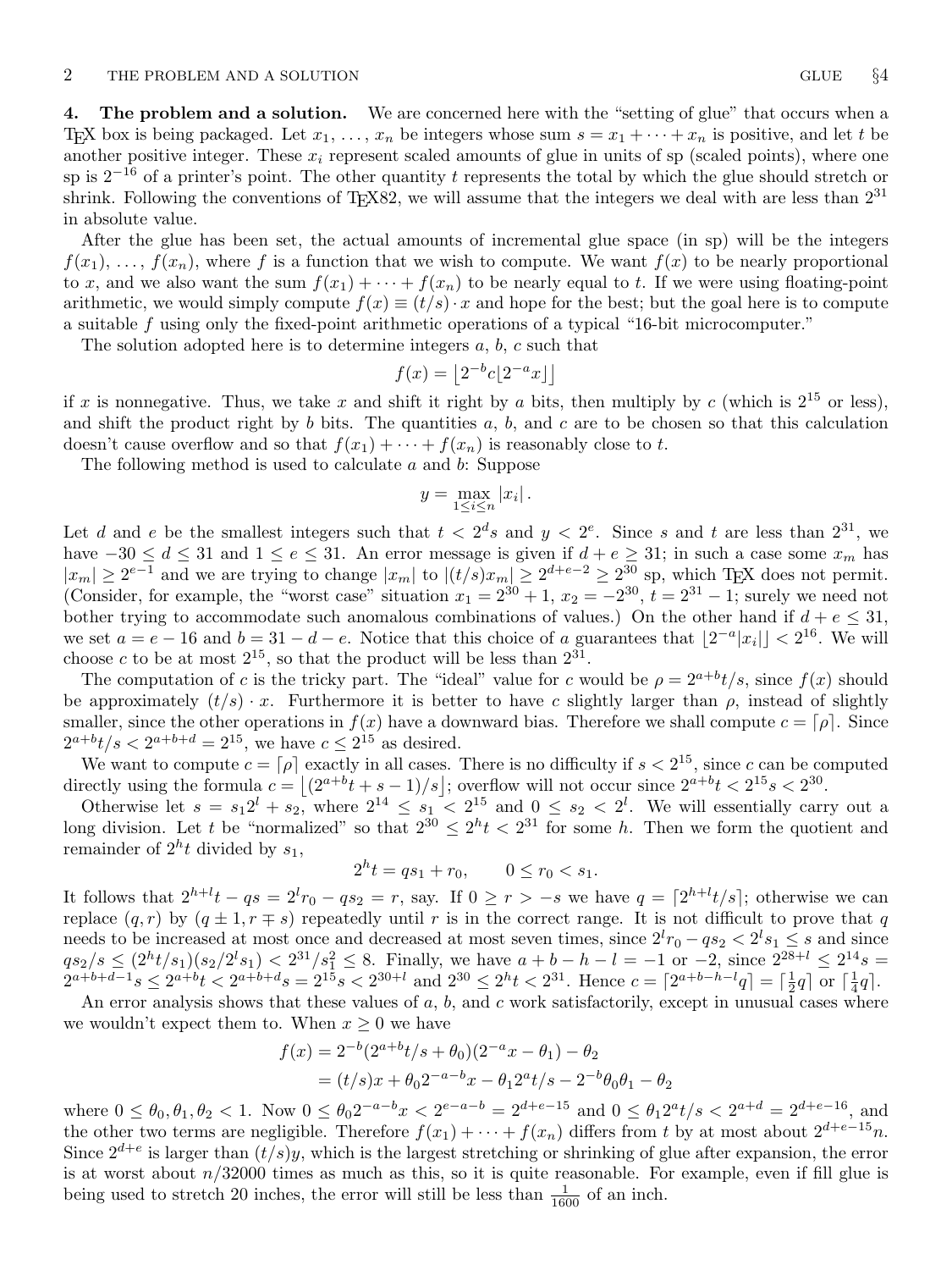<span id="page-3-0"></span>**5.** To sum up: Given the positive integers  $s, t$ , and  $y$  as above, we set

 $a \leftarrow |\lg y| - 15, \quad b \leftarrow 29 - |\lg y| - |\lg t/s|, \quad \text{and} \quad c \leftarrow \lceil 2^{a+b} t/s \rceil.$ 

The implementation below shows how to do the job in Pascal without using large numbers.

6. T<sub>EX</sub> wants to have the glue-setting information in a 32-bit data type called *glue-ratio*. The Pascal implementation of T<sub>E</sub>X82 has glue\_ratio = real, but alternative definitions of glue\_ratio are explicitly allowed.

For our purposes we shall let  $glue\_ratio$  be a record that is packed with three fields: The a part will hold the positive integer  $a + 16$ , the b *part* will hold the nonnegative integer b, and the c *part* will hold the nonnegative integer c. When the formulas above tell us to take  $b > 30$ , we might as well set  $c \leftarrow 0$  instead, because  $f(x)$  will be zero in all cases when  $b > 30$ . Note that we have only about 25 bits of information in all, so it should fit in 32 bits with ease.

 $\langle$  Types in the outer block 6  $\rangle \equiv$ glue ratio = **packed record** a part: 1 . . 31; { the quantity  $e = a + 16$  in our derivation }  $b$ -*part*:  $0 \ldots 30$ ; {the quantity b in our derivation } c part:  $0$ .. '100000; { the quantity c in our derivation } end;

scaled = integer; {this data type is used for quantities in sp units} This code is used in section [2](#page-1-0).

7. The real problem is to define the procedures that T<sub>F</sub>X needs to deal with such *glue\_ratio* values: (a) Given scaled numbers s, t, and y as above, to compute the corresponding  $glue\_ratio$ . (b) Given a nonnegative scaled number x and a glue-ratio g, to compute the scaled number  $f(x)$ . (c) Given a glue-ratio g, to print out a decimal equivalent of g for diagnostic purposes.

The procedures below can be incorporated into T<sub>E</sub>X82 via a change file without great difficulty. A few modifications will be needed, because T<sub>EX</sub>'s *glue\_ratio* values can be negative in unusual cases—when the amount of stretchability or shrinkability is less than zero. Negative values in the  $c$ -part will handle such problems, if proper care is taken. The error message below should either become a warning message or a call to T<sub>E</sub>X's *print\_err* routine; in the latter case, an appropriate help message should be given, stating that glue cannot stretch to more than 18 feet long, but that it's OK to proceed with fingers crossed.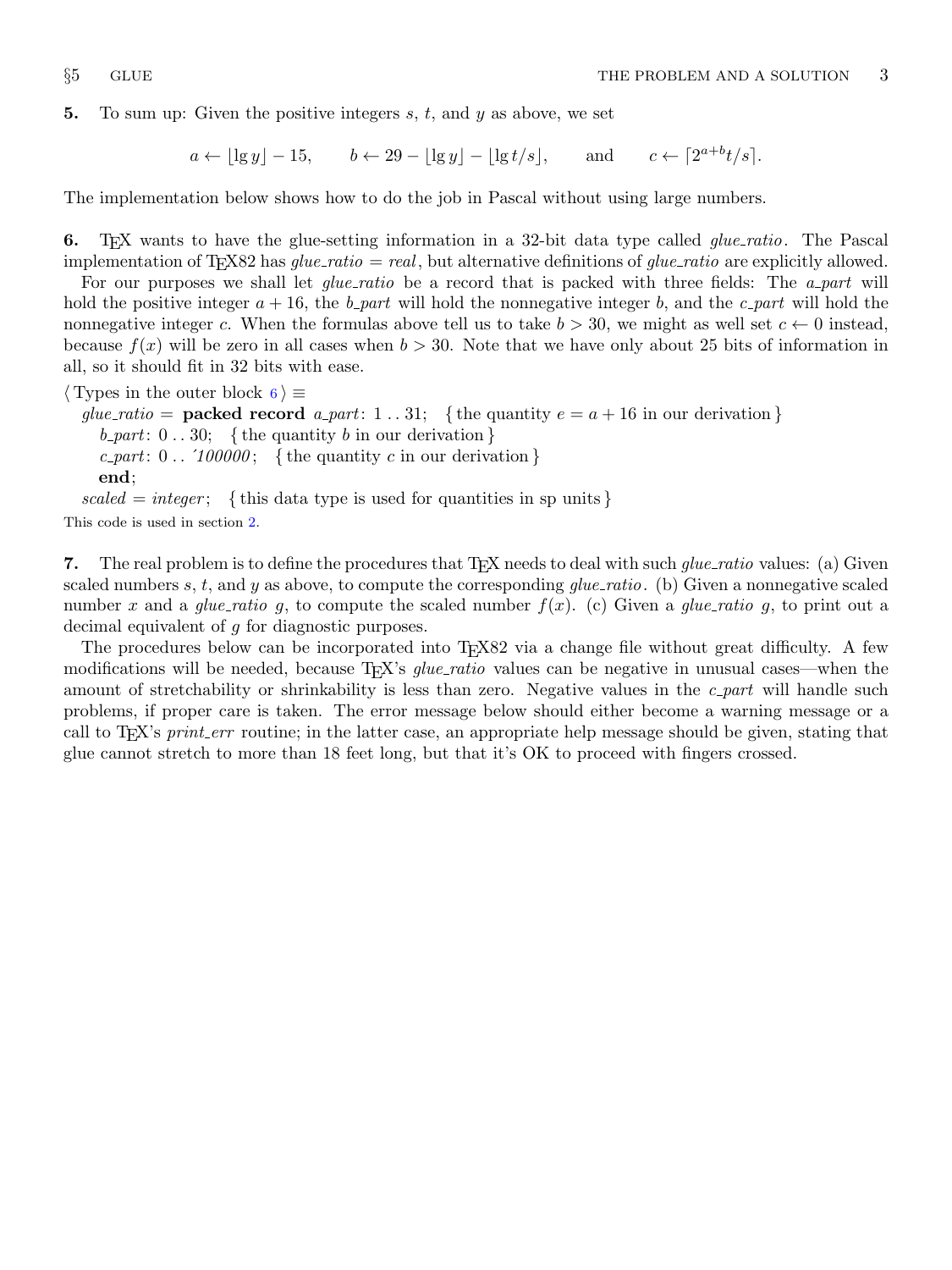<span id="page-4-0"></span>8. Glue multiplication. The easiest procedure of the three just mentioned is the one that is needed most often, namely, the computation of  $f(x)$ .

Pascal doesn't have built-in binary shift commands or built-in exponentiation, although many computers do have this capability. Therefore our arithmetic routines use an array called 'two to the', containing powers of two. Divisions by powers of two are never done in the programs below when the dividend is negative, so the operations can safely be replaced by right shifts on machines for which this is most appropriate. (Contrary to popular opinion, the operation 'x  $div 2'$  is not the same as shifting x right one binary place, on a machine with two's complement arithmetic, when  $x$  is a negative odd integer. But division is equivalent to shifting when  $x$  is nonnegative.)

 $\langle$  Globals in the outer block  $8 \rangle \equiv$ two\_to\_the: array  $[0..30]$  of *integer*; { two\_to\_the  $[k] = 2^k$  } See also sections [15](#page-6-0) and [20.](#page-7-0) This code is used in section [2](#page-1-0).

9. (Local variables for initialization 9)  $\equiv$ k: 1...30; { an index for initializing two-to-the } This code is used in section [2](#page-1-0).

```
10. \langle Set initial values 10 \rangle \equivtwo\_to\_the[0] \leftarrow 1;for k \leftarrow 1 to 30 do two to the [k] \leftarrow two\_to\_the[k-1] + two\_to\_the[k-1];This code is used in section 2.
```
11. We will use the abbreviations  $ga, gb$ , and  $gc$  as convenient alternatives to Pascal's with statement. The glue-multiplication function f, which replaces several occurrences of the 'float' macro in T<sub>E</sub>X82, is now easy to state:

define  $ga \equiv g.a$ -part define  $gb \equiv g.b$ -part define  $gc \equiv g.c\_part$ 

function glue\_mult(x : scaled; g : glue\_ratio): integer; { returns  $f(x)$  as above, assuming that  $x \ge 0$ } **begin if**  $ga > 16$  then  $x \leftarrow x$  div two to the  $[ga - 16]$  { right shift by a places } else  $x \leftarrow x * two_to-the[16 - qa];$  { left shift by  $-a$  places } glue\_mult  $\leftarrow$   $(x * gc)$  div two\_to\_the [gb]; { right shift by b places } end; { note that b may be as large as  $30$ }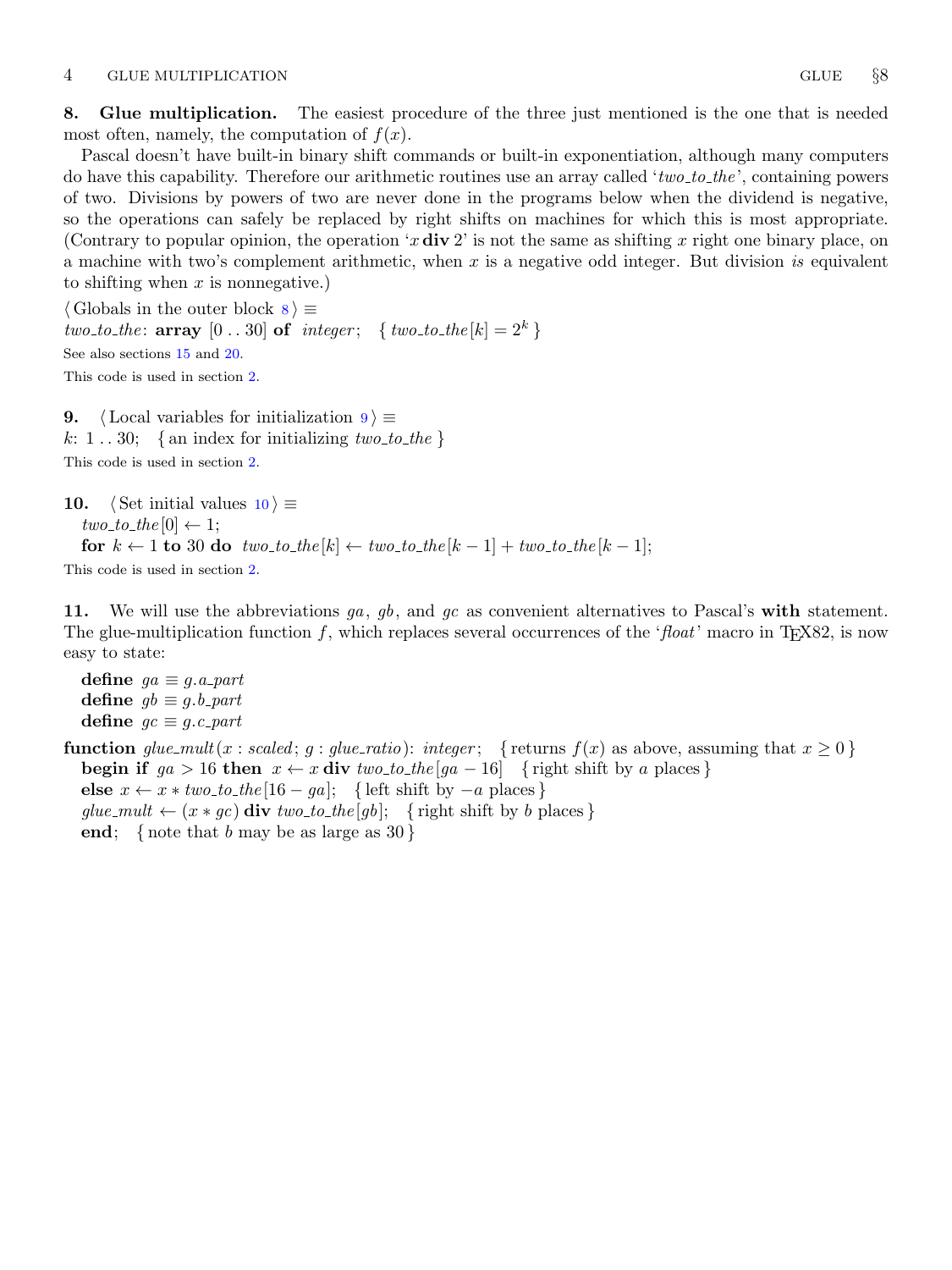<span id="page-5-0"></span>12. Glue setting. The glue fix procedure computes a, b, and c by the method explained above. TrX does not normally compute the quantity y, but it could be made to do so without great difficulty.

This procedure replaces several occurrences of the 'unfloat' macro in T<sub>E</sub>X82. It would be written as a function that returns a *glue-ratio*, if Pascal would allow functions to produce records as values.

procedure  $glue\_fix(s, t, y : scaled; var g : glue\_ratio);$ var  $a, b, c: integer; \{ components of the desired ratio \}$ k, h: integer; {  $30 - \log s$ ,  $30 - \log t$  } s0: integer; { original (unnormalized) value of s }  $q, r, s1$ : *integer*; { quotient, remainder, divisor } *w*: *integer*; {  $2^{l}$ , where  $l = 16 - k$  } **begin** (Normalize s, t, and y, computing a, k, and h 13); if  $t < s$  then  $b \leftarrow 15 - a - k + h$  else  $b \leftarrow 14 - a - k + h$ ; **if**  $(b < 0) ∨ (b > 30)$  then begin if  $b < 0$  then  $write\_ln($  [  $\exists$  Excessive glue. [; { error message}  $b \leftarrow 0$ ;  $c \leftarrow 0$ ; { make  $f(x)$  identically zero } end else begin if  $k \ge 16$  then { easy case,  $s_0 < 2^{15}$ } c ← (t div two\_to\_the [h – a – b] + s0 – 1) div s0 { here  $1 \le h - a - b \le k - 14 \le 16$  } else  $\langle$  Compute c by long division 14 $\rangle$ ; end;  $ga \leftarrow a + 16; \; gb \leftarrow b; \; gc \leftarrow c;$ end; 13. (Normalize s, t, and y, computing a, k, and h  $13$ )  $\equiv$ begin  $a \leftarrow 15; k \leftarrow 0; h \leftarrow 0; s\theta \leftarrow s;$ while  $y < 10000000000$  do  $\{y \text{ is known to be positive}\}\$ begin  $decr(a); y \leftarrow y + y;$ end; while  $s < 10000000000$  do { s is known to be positive } begin  $\text{incr}(k)$ ;  $s \leftarrow s + s$ ; end; while  $t < 10000000000$  do { t is known to be positive } begin  $\text{incr}(h)$ ;  $t \leftarrow t + t$ ; end; end { now  $2^{30} \le t = 2^h t_0 < 2^{31}$  and  $2^{30} \le s = 2^k s_0 < 2^{31}$ , hence  $d = k - h$  if  $t/s < 1$ } This code is used in section 12. 14. (Compute c by long division 14)  $\equiv$ begin  $w \leftarrow two\_to\_the[16-k]$ ;  $s1 \leftarrow s0$  div  $w$ ;  $q \leftarrow t$  div  $s1$ ;  $r \leftarrow ((t \mod s1) * w) - ((s0 \mod w) * q)$ ; if  $r > 0$  then begin  $\text{incr}(q)$ ;  $r \leftarrow r - s\theta$ ; end else while  $r \leq -s\theta$  do begin  $decr(q); r \leftarrow r + s\theta;$ end;

if  $a+b+k-h=15$  then  $c \leftarrow (q+1)$  div 2 else  $c \leftarrow (q+3)$  div 4;

end

This code is used in section 12.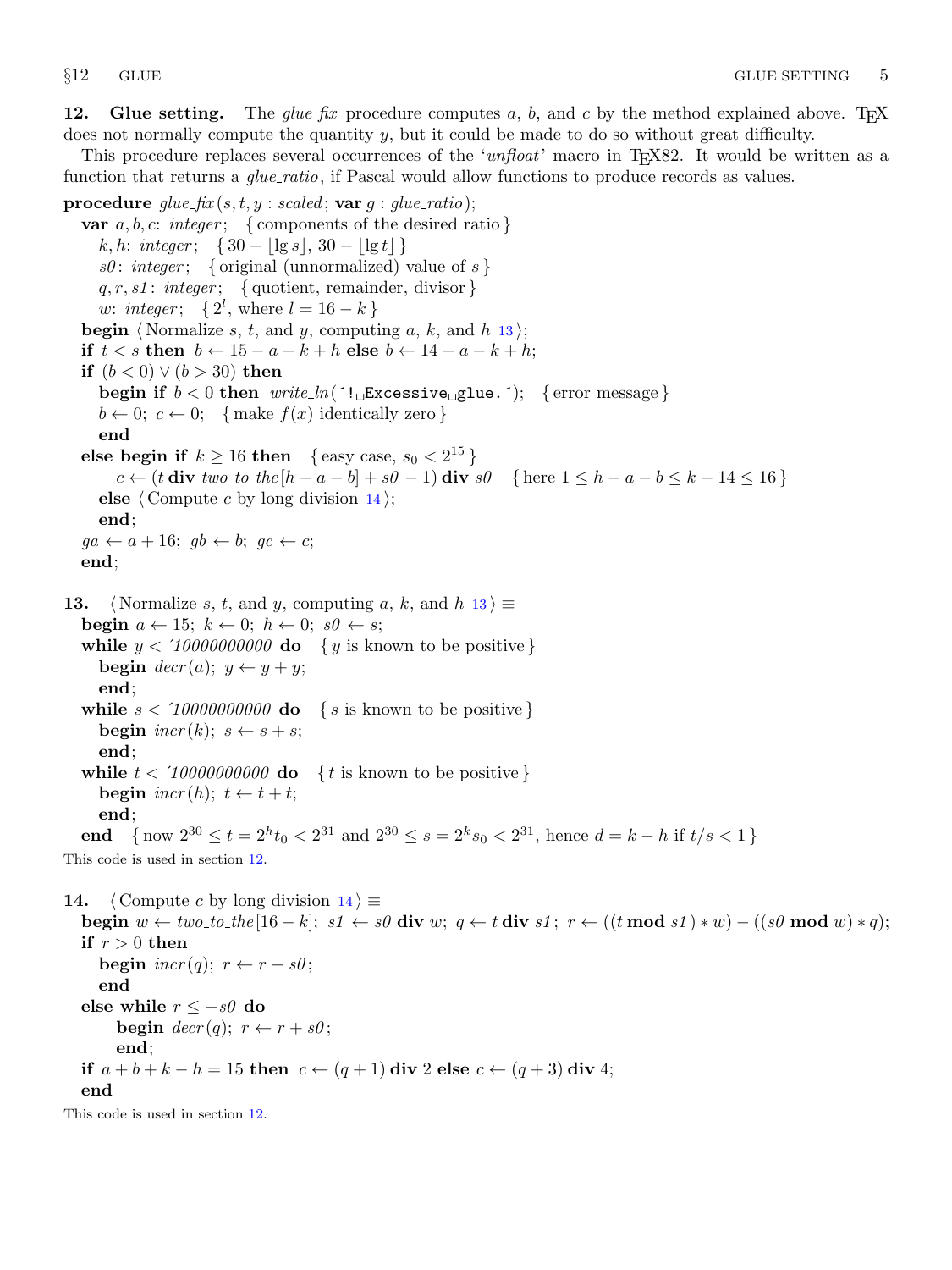<span id="page-6-0"></span>15. Glue-set printing. The last of the three procedures we need is  $print\_gr$ , which displays a glue-ratio in symbolic decimal form. Before constructing such a procedure, we shall consider some simpler routines, copying them from an early draft of the program T<sub>E</sub>X82.

**define**  $unity \equiv 200000 \{2^{16}, \text{ represents } 1.0000\}$  $\langle$  Globals in the outer block  $8$   $\rangle$  +≡ dig: array  $[0 \dots 15]$  of  $[0 \dots 9]$ ; { for storing digits }

16. An array of digits is printed out by *print\_digs*.

```
procedure print\_digs(k : integer); { prints dig[k-1] \ldots dig[0] }
  begin while k > 0 do
    begin decr(k); write (chr(ord('0') + dig[k]));
    end;
  end;
```
17. A nonnegative integer is printed out by *print\_int*.

```
procedure print\_int(n : integer); { prints an integer in decimal form }
  var k: 0...12; {index to current digit; we assume that 0 \le n < 10^{12}}
  begin k \leftarrow 0;
  repeat dig[k] \leftarrow n \mod 10; \; n \leftarrow n \text{ div } 10; \; incr(k);until n = 0;
  print\_digs(k);end;
```
18. And here is a procedure to print a nonnegative *scaled* number.

**procedure** print\_scaled (s : scaled); { prints a scaled real, truncated to four digits } var k:  $0 \ldots 3$ ; {index to current digit of the fraction part } **begin** print int(s div unity); { print the integer part }  $s \leftarrow ((s \mod unity) * 10000)$  div unity; for  $k \leftarrow 0$  to 3 do begin  $\text{dig}[k] \leftarrow s \mod 10; s \leftarrow s \text{ div } 10;$ end; write  $(\cdot, \cdot);$  print\_digs (4); end;

19. Now we're ready to print a *glue\_ratio*. Since the effective multiplier is  $2^{-a-b}c$ , we will display the scaled integer  $2^{16-a-b}c$ , taking care to print something special if this quantity is terribly large.

```
procedure print.gr(g: glue\_ratio); { prints a glue multiplier }
  var j: -29...31; { the amount to shift c }
  begin j \leftarrow 32 - ga - gb;while j > 15 do
    begin write (2x^{\prime}); decr(j); { indicate multiples of 2 for BIG cases }
    end;
  if j < 0 then print_scaled (gc div two_to_the [-j]) { shift right }
  else print\_scaled (gc * two_to_the[j]); { shift left }
  end;
```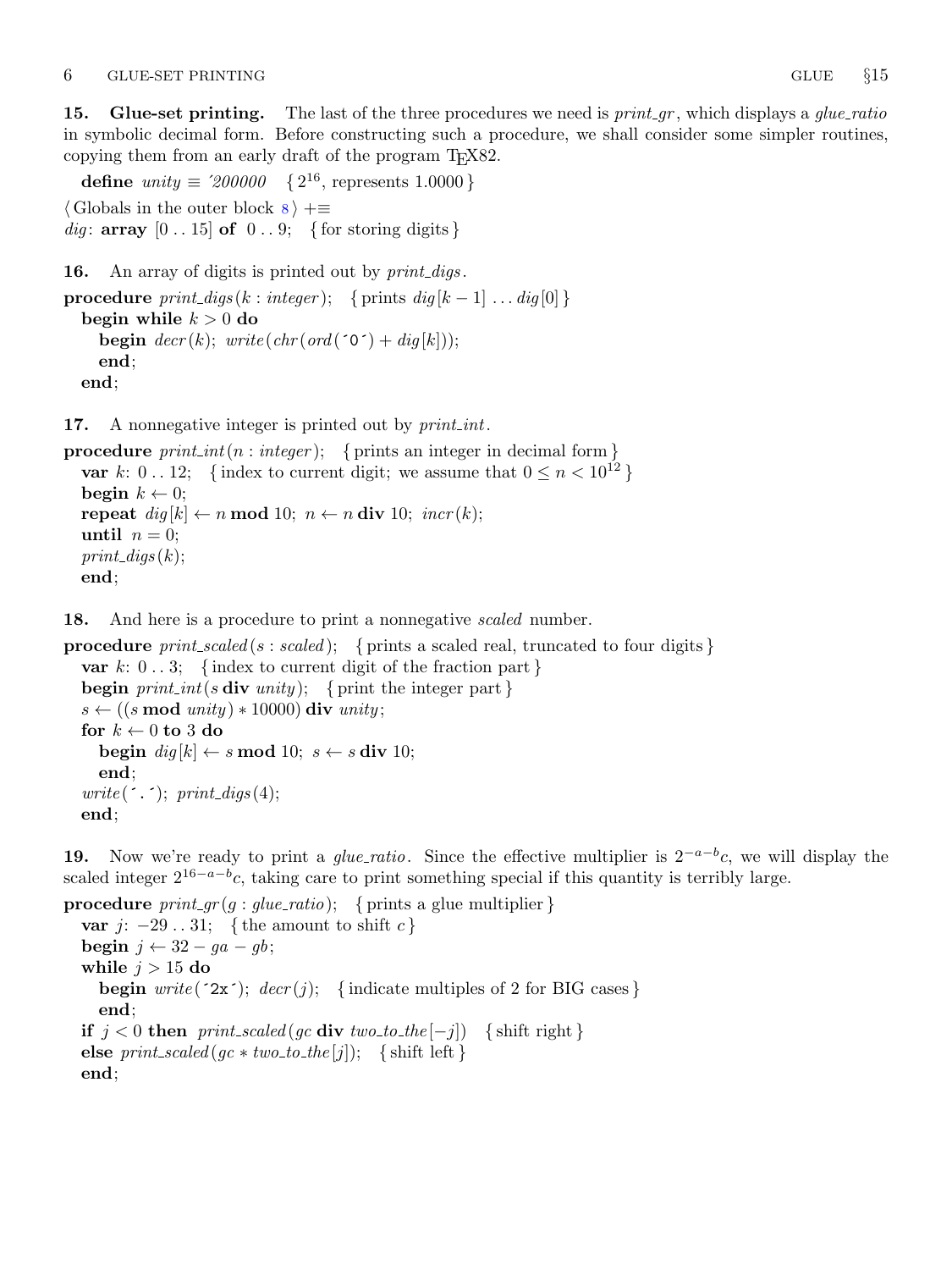<span id="page-7-0"></span>20. The driver program. In order to test these routines, we will assume that the *input* file contains a sequence of test cases, where each test case consists of the integer numbers  $t, x_1, \ldots, x_n, 0$ . The final test case should be followed by an additional zero.

 $\langle$  Globals in the outer block  $8$   $\rangle$  +≡ x: array  $[1 \tcdot 1000]$  of scaled; {the  $x_i$ } t: scaled; { the desired total } m: integer; {the test case number}

21. Each case will be processed by the following routine, which assumes that t has already been read.

**procedure** test; { processes the next data set, given t and  $m$  } var  $n: 0...1000; \{$  the number of items  $\}$ k:  $0 \ldots 1000$ ; { runs through the items } y: scaled;  $\{ \max_{1 \leq i \leq n} |x_i| \}$ g: glue\_ratio; { the computed glue multiplier } s: scaled; {the sum  $x_1 + \cdots + x_n$  } ts: scaled; {the sum  $f(x_1) + \cdots + f(x_n)$ } begin write  $ln($  Test data set number  $, m : 1, : \cdot)$ ;  $\langle$  Read  $x_1, \ldots, x_n 22 \rangle$ ;  $\langle$  Compute s and y 23 $\rangle$ ; if  $s \leq 0$  then  $write\_ln($  Invalid  $data$  (nonpositive sum); this set rejected. ^) else begin  $\langle$  Compute g and print it 24 $\rangle$ ;  $\langle$  Print the values of  $x_i, f(x_i)$ , and the totals  $25$ ; end; end; **22.**  $\langle$  Read  $x_1, \ldots, x_n$  22 $\rangle \equiv$ begin  $n \leftarrow 0$ ; repeat  $\text{incr}(n)$ ;  $\text{read}(x[n])$ ; until  $x[n] = 0$ ;  $decr(n)$ ; end This code is used in section 21. 23.  $\langle$  Compute s and y 23  $\rangle \equiv$ begin  $s \leftarrow 0$ ;  $y \leftarrow 0$ ; for  $k \leftarrow 1$  to n do begin  $s \leftarrow s + x[k]$ ; if  $y < abs(x[k])$  then  $y \leftarrow abs(x[k])$ ; end; end This code is used in section 21. 24. (Compute g and print it  $24$ ) ≡ **begin**  $glue\_fix(s, t, y, g);$  { set g, perhaps print an error message }  $write(\uparrow_{\text{u}} \text{Glue}_{\text{u}} \text{ratio}_{\text{u}} \text{is}_{\text{u}}'); print_{\text{g}}(g); write\_ln(\uparrow_{\text{u}} (\uparrow, ga - 16:1, \uparrow, \uparrow, gb:1, \uparrow, \uparrow, gc:1, \uparrow)$ ; end This code is used in section 21.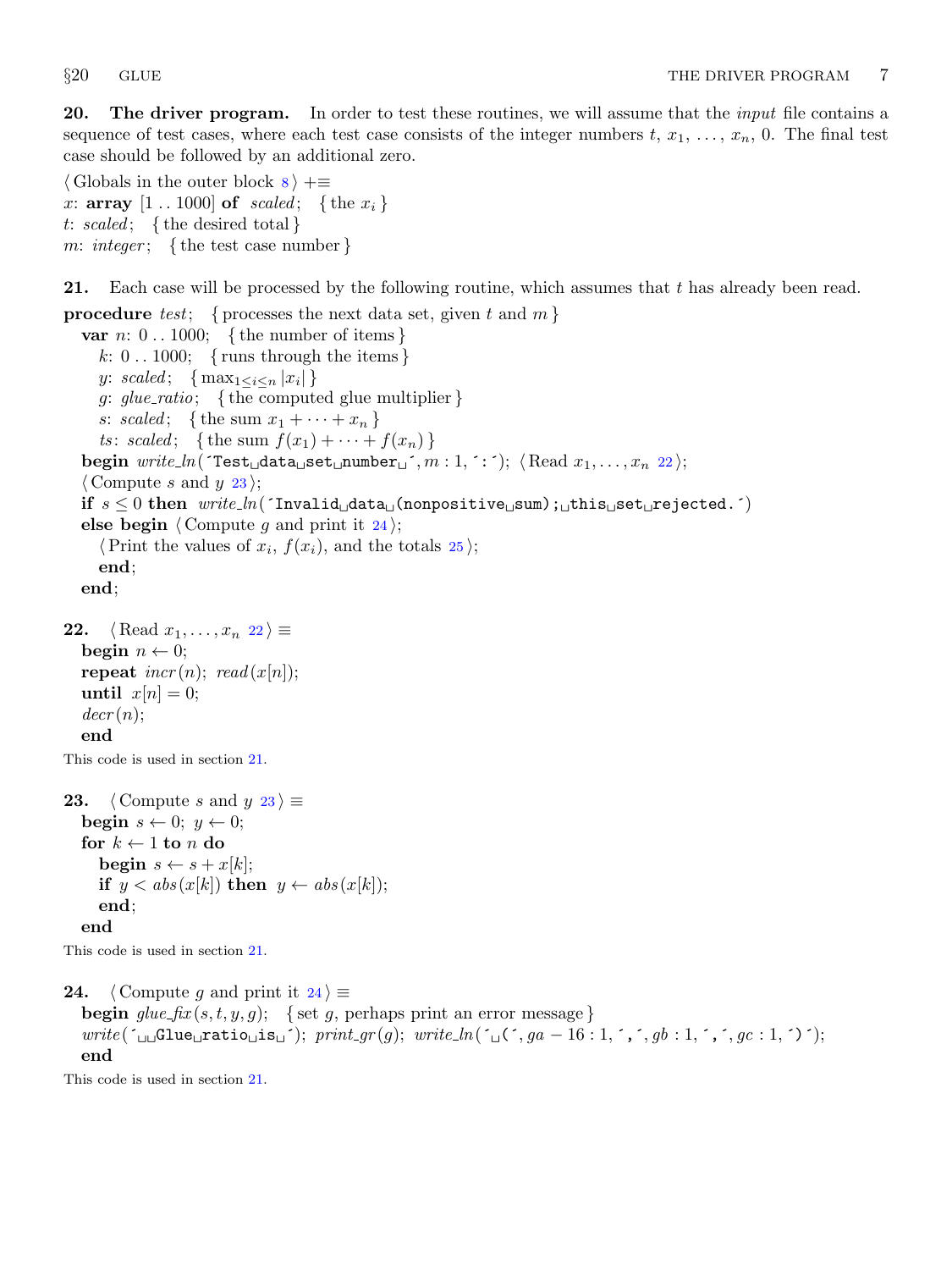<span id="page-8-0"></span>25.  $\langle$  Print the values of  $x_i, f(x_i)$ , and the totals  $25 \rangle \equiv$ begin  $ts \leftarrow 0;$ for  $k \leftarrow 1$  to n do begin  $write(x[k]: 20);$ if  $x[k] \geq 0$  then  $y \leftarrow glue\_mult(x[k], g)$ else  $y \leftarrow -glue\_mult(-x[k], g);$  $write\_ln(y: 15);$   $ts \leftarrow ts + y;$  $\mathbf{end};$ write ln (´ Totals ´, s : 13 , ts : 15 , ´ (versus ´, t : 1 , ´ ) ´); end

This code is used in section [21](#page-7-0) .

26. Here is the main program.

```
begin initialize; m \leftarrow 1; read(t);
while t > 0 do
   begin test; incr(m); read(t);
   \hspace{.01em}\textbf{end}end
.
```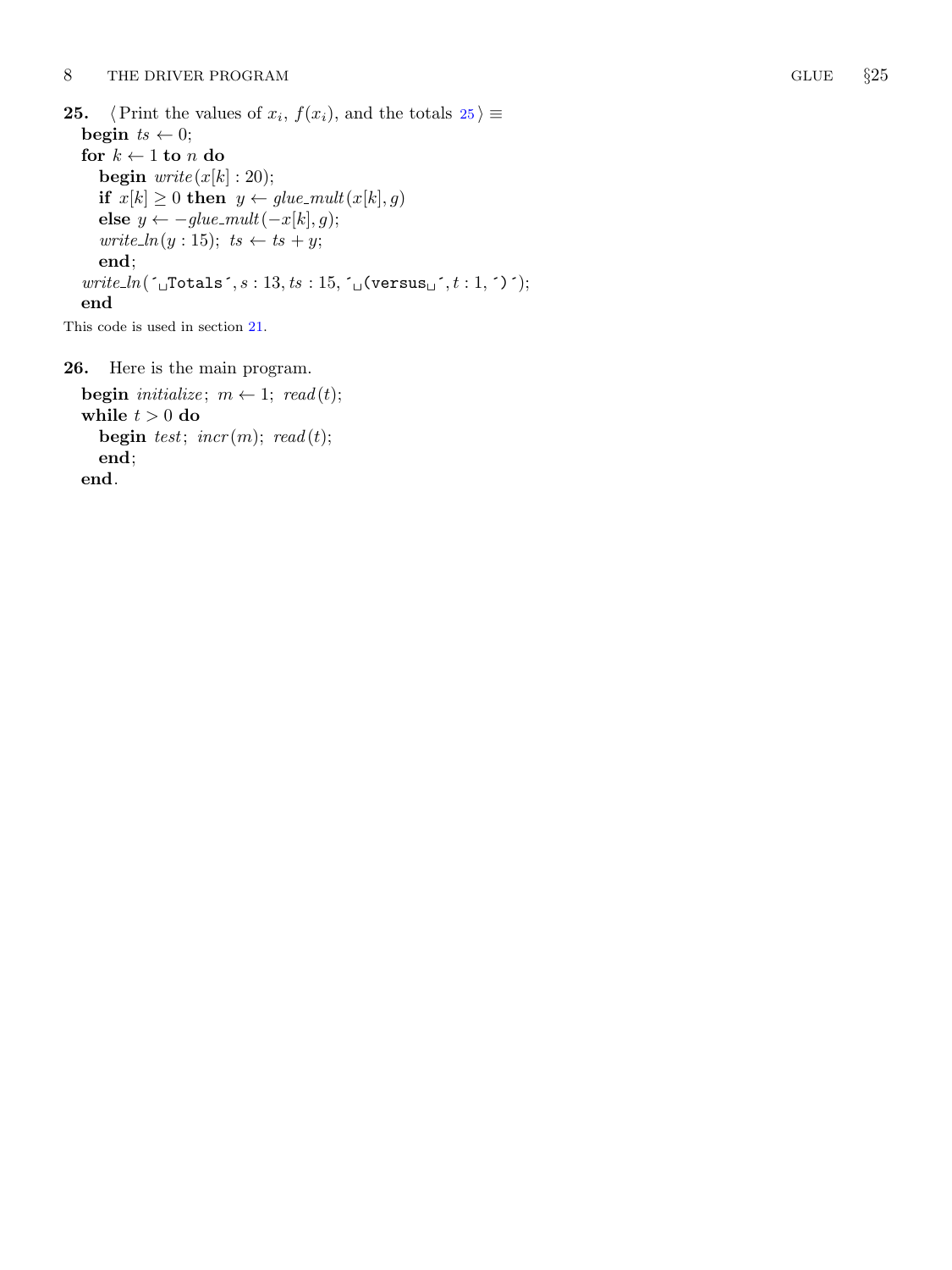<span id="page-9-0"></span>27. Index. Here are the section numbers where various identifiers are used in the program, and where various topics are discussed.

 $a: \quad \underline{12}.$  $a$ -part:  $6, 11$  $6, 11$  $6, 11$ . abs: [23.](#page-7-0)  $b: \underline{12}.$  $b_{\textit{-part}}: \underline{6}, 11.$  $b_{\textit{-part}}: \underline{6}, 11.$  $c: \underline{12}$  $c: \underline{12}$  $c: \underline{12}$ .  $c$ -part:  $\underline{6}$ , [7,](#page-3-0) [11.](#page-4-0)  $chr: 16.$  $chr: 16.$  $chr: 16.$  $decr: \underline{3}, 13, 14, 16, 19, 22.$  $decr: \underline{3}, 13, 14, 16, 19, 22.$  $decr: \underline{3}, 13, 14, 16, 19, 22.$  $decr: \underline{3}, 13, 14, 16, 19, 22.$  $decr: \underline{3}, 13, 14, 16, 19, 22.$  $decr: \underline{3}, 13, 14, 16, 19, 22.$  $decr: \underline{3}, 13, 14, 16, 19, 22.$  $decr: \underline{3}, 13, 14, 16, 19, 22.$  $decr: \underline{3}, 13, 14, 16, 19, 22.$  $decr: \underline{3}, 13, 14, 16, 19, 22.$  $decr: \underline{3}, 13, 14, 16, 19, 22.$  $decr: \underline{3}, 13, 14, 16, 19, 22.$  $dig: \underline{15}$ , [16,](#page-6-0) [17](#page-6-0), [18](#page-6-0). error analysis: [4.](#page-2-0) error message: [7](#page-3-0), [12](#page-5-0). float: [11.](#page-4-0)  $g: \underline{11}, \underline{12}, \underline{19}, \underline{21}.$  $g: \underline{11}, \underline{12}, \underline{19}, \underline{21}.$  $g: \underline{11}, \underline{12}, \underline{19}, \underline{21}.$  $ga: \underline{11}, 12, 19, 24.$  $ga: \underline{11}, 12, 19, 24.$  $ga: \underline{11}, 12, 19, 24.$  $ga: \underline{11}, 12, 19, 24.$  $ga: \underline{11}, 12, 19, 24.$  $ga: \underline{11}, 12, 19, 24.$  $ga: \underline{11}, 12, 19, 24.$  $gb: \underline{11}, 12, 19, 24.$  $gb: \underline{11}, 12, 19, 24.$  $gb: \underline{11}, 12, 19, 24.$  $gb: \underline{11}, 12, 19, 24.$  $gb: \underline{11}, 12, 19, 24.$  $gb: \underline{11}, 12, 19, 24.$  $gb: \underline{11}, 12, 19, 24.$  $gc: \underline{11}, 12, 19, 24.$  $gc: \underline{11}, 12, 19, 24.$  $gc: \underline{11}, 12, 19, 24.$  $gc: \underline{11}, 12, 19, 24.$  $gc: \underline{11}, 12, 19, 24.$  $gc: \underline{11}, 12, 19, 24.$  $gc: \underline{11}, 12, 19, 24.$  $GLUE: 2.$  $GLUE: 2.$ glue  $\text{fix:} \quad \underline{12}, \ 24.$  $\text{fix:} \quad \underline{12}, \ 24.$  $\text{fix:} \quad \underline{12}, \ 24.$  $\text{fix:} \quad \underline{12}, \ 24.$  $\text{fix:} \quad \underline{12}, \ 24.$ glue\_mult:  $11, 25$  $11, 25$  $11, 25$ .  $glue\_ratio: \underline{6}, 7, 11, 12, 15, 19, 21.$  $glue\_ratio: \underline{6}, 7, 11, 12, 15, 19, 21.$  $glue\_ratio: \underline{6}, 7, 11, 12, 15, 19, 21.$  $glue\_ratio: \underline{6}, 7, 11, 12, 15, 19, 21.$  $glue\_ratio: \underline{6}, 7, 11, 12, 15, 19, 21.$  $glue\_ratio: \underline{6}, 7, 11, 12, 15, 19, 21.$  $glue\_ratio: \underline{6}, 7, 11, 12, 15, 19, 21.$  $glue\_ratio: \underline{6}, 7, 11, 12, 15, 19, 21.$  $glue\_ratio: \underline{6}, 7, 11, 12, 15, 19, 21.$  $glue\_ratio: \underline{6}, 7, 11, 12, 15, 19, 21.$  $glue\_ratio: \underline{6}, 7, 11, 12, 15, 19, 21.$  $glue\_ratio: \underline{6}, 7, 11, 12, 15, 19, 21.$  $glue\_ratio: \underline{6}, 7, 11, 12, 15, 19, 21.$  $h: \underline{12}$  $h: \underline{12}$  $h: \underline{12}$ . hairy mathematics: [4](#page-2-0).  $incr$ :  $\frac{3}{2}, 13, 14, 17, 22, 26$  $\frac{3}{2}, 13, 14, 17, 22, 26$  $\frac{3}{2}, 13, 14, 17, 22, 26$  $\frac{3}{2}, 13, 14, 17, 22, 26$  $\frac{3}{2}, 13, 14, 17, 22, 26$  $\frac{3}{2}, 13, 14, 17, 22, 26$  $\frac{3}{2}, 13, 14, 17, 22, 26$  $\frac{3}{2}, 13, 14, 17, 22, 26$  $\frac{3}{2}, 13, 14, 17, 22, 26$  $\frac{3}{2}, 13, 14, 17, 22, 26$ . initialize:  $2, 26$  $2, 26$  $2, 26$ . input:  $2, 20$  $2, 20$ . integer: [6,](#page-3-0) [8,](#page-4-0) [11,](#page-4-0) [12,](#page-5-0) [16,](#page-6-0) [17,](#page-6-0) [20.](#page-7-0)  $j: \underline{19}$  $j: \underline{19}$  $j: \underline{19}$ .  $k: \frac{9}{2}, \frac{12}{2}, \frac{16}{2}, \frac{17}{2}, \frac{18}{2}.$  $k: \frac{9}{2}, \frac{12}{2}, \frac{16}{2}, \frac{17}{2}, \frac{18}{2}.$  $k: \frac{9}{2}, \frac{12}{2}, \frac{16}{2}, \frac{17}{2}, \frac{18}{2}.$  $k: \frac{9}{2}, \frac{12}{2}, \frac{16}{2}, \frac{17}{2}, \frac{18}{2}.$  $k: \frac{9}{2}, \frac{12}{2}, \frac{16}{2}, \frac{17}{2}, \frac{18}{2}.$  $k: \frac{9}{2}, \frac{12}{2}, \frac{16}{2}, \frac{17}{2}, \frac{18}{2}.$  $k: \frac{9}{2}, \frac{12}{2}, \frac{16}{2}, \frac{17}{2}, \frac{18}{2}.$  $m: \quad 20.$  $m: \quad 20.$  $m: \quad 20.$ main program: [26.](#page-8-0)  $n: \underline{17}, \underline{21}.$ ord: [16](#page-6-0).  $output: \underline{2}.$ print\_digs:  $\frac{16}{5}$ , [17](#page-6-0), [18.](#page-6-0)  $print_error: 7.$  $print_error: 7.$  $print_error: 7.$ print gr:  $15, 19, 24$  $15, 19, 24$  $15, 19, 24$  $15, 19, 24$  $15, 19, 24$ . print int:  $\frac{17}{2}$  $\frac{17}{2}$  $\frac{17}{2}$ , [18.](#page-6-0) print\_scaled: [18](#page-6-0), [19.](#page-6-0) program header: [2.](#page-1-0) q: [12](#page-5-0). r: [12](#page-5-0). read: [22](#page-7-0), [26](#page-8-0).  $real: 6.$  $real: 6.$  $s: \underline{12}, \underline{21}.$  $s: \underline{12}, \underline{21}.$  $s: \underline{12}, \underline{21}.$ scaled:  $\underline{6}$  $\underline{6}$  $\underline{6}$ , [11](#page-4-0), [12,](#page-5-0) [18,](#page-6-0) [20](#page-7-0), [21](#page-7-0).  $s0: \underline{12}, 13, 14.$  $s0: \underline{12}, 13, 14.$  $s0: \underline{12}, 13, 14.$  $s0: \underline{12}, 13, 14.$  $s1: \underline{12}, 14.$  $s1: \underline{12}, 14.$ t:  $\frac{12}{20}$  $\frac{12}{20}$  $\frac{12}{20}$ . test:  $21, 26$  $21, 26$ .

 $ts: \quad 21, \quad 25.$  $ts: \quad 21, \quad 25.$  $ts: \quad 21, \quad 25.$  $ts: \quad 21, \quad 25.$  $two\_to\_the: \quad 8, 9, 10, 11, 12, 14, 19.$  $two\_to\_the: \quad 8, 9, 10, 11, 12, 14, 19.$  $two\_to\_the: \quad 8, 9, 10, 11, 12, 14, 19.$  $two\_to\_the: \quad 8, 9, 10, 11, 12, 14, 19.$  $two\_to\_the: \quad 8, 9, 10, 11, 12, 14, 19.$  $two\_to\_the: \quad 8, 9, 10, 11, 12, 14, 19.$  $two\_to\_the: \quad 8, 9, 10, 11, 12, 14, 19.$  $two\_to\_the: \quad 8, 9, 10, 11, 12, 14, 19.$  $two\_to\_the: \quad 8, 9, 10, 11, 12, 14, 19.$  $two\_to\_the: \quad 8, 9, 10, 11, 12, 14, 19.$  $two\_to\_the: \quad 8, 9, 10, 11, 12, 14, 19.$  $two\_to\_the: \quad 8, 9, 10, 11, 12, 14, 19.$  $two\_to\_the: \quad 8, 9, 10, 11, 12, 14, 19.$  $two\_to\_the: \quad 8, 9, 10, 11, 12, 14, 19.$ unfloat: [12.](#page-5-0) unity:  $\frac{15}{5}$  $\frac{15}{5}$  $\frac{15}{5}$ , [18](#page-6-0).  $w: \quad \underline{12}.$  $w: \quad \underline{12}.$  $w: \quad \underline{12}.$ write: [16,](#page-6-0) [18](#page-6-0), [19,](#page-6-0) [24,](#page-7-0) [25](#page-8-0). write ln: [12,](#page-5-0) [21](#page-7-0), [24,](#page-7-0) [25](#page-8-0).  $x: \underline{11}, \underline{20}.$  $x: \underline{11}, \underline{20}.$  $x: \underline{11}, \underline{20}.$  $y: \underline{12}$ .